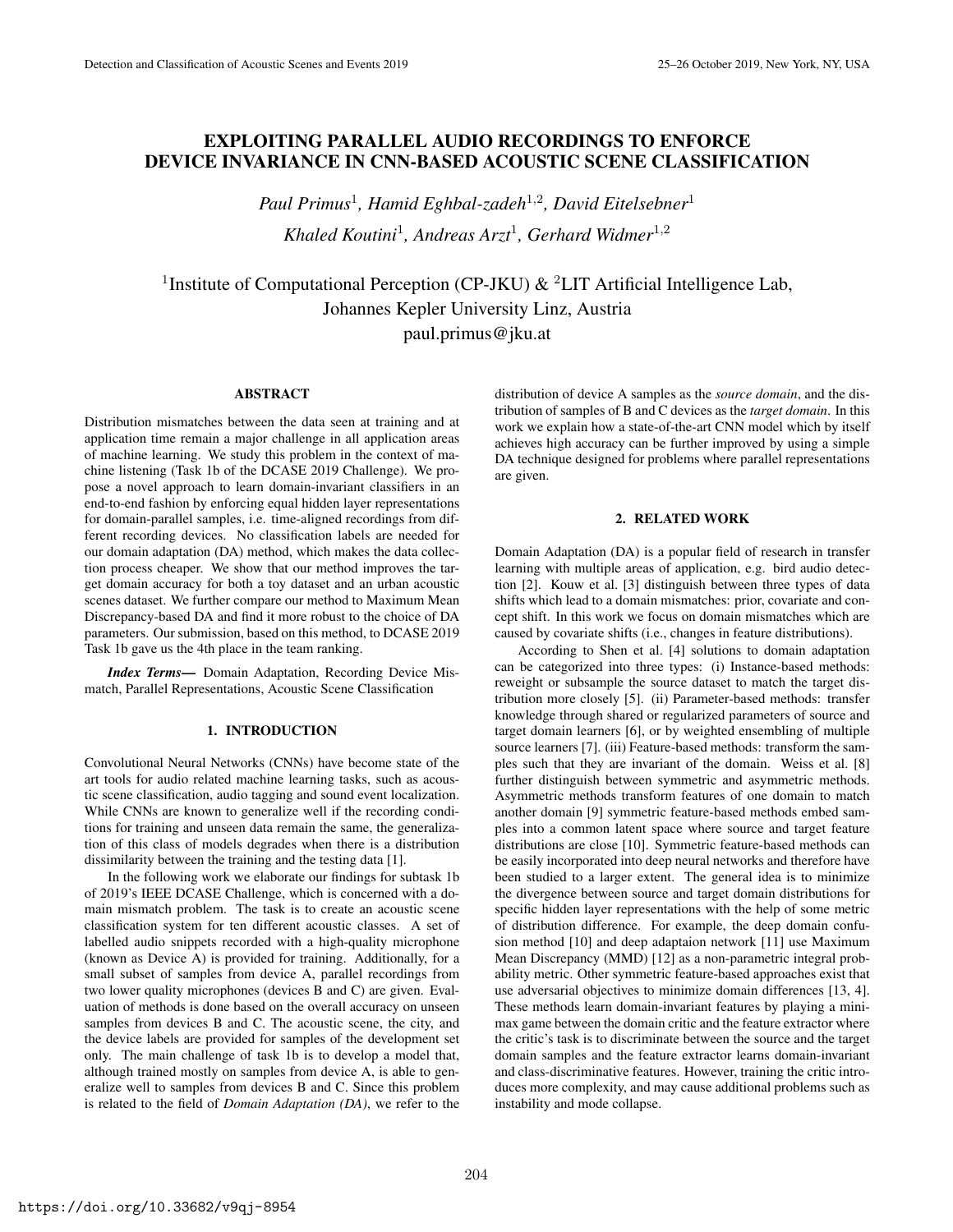

Figure 1: Two Moons dataset: best classifiers found by grid search over  $\lambda$  and n (Tab. 1). The source domain is represented by dark blue and red data points, the shifted target domain by light blue and orange points. The black line shows the decision boundary of a classifier trained without DA (left), with MMD-DA (middle) and with MSE-DA (right). Red and blue shaded areas represent decision areas of the classifiers.

## 3. DOMAIN-INVARIANT LEARNING

We propose a symmetric feature-based loss function to encourage the network to learn device-invariant representations for parallel samples from the source  $X^s$ , and the target domain  $X^t$ . This loss exploits the fact that parallel samples contain the same information relevant for classification and differ only due to a covariate shift, e.g. time-aligned spectrograms  $(x^s, x^t)$  contain the same information about the acoustic scenes and differ only due to device characteristics. Let  $\phi_l(x^s)$  and  $\phi_l(x^t)$  be *d*-dimensional hidden layer activations of layer  $l$  for paired samples  $x^s$  and  $x^t$  from the source and the target domains, respectively. A domain-invariant mapping  $\phi_l(\cdot)$  projects both samples to the same activations without losing the class-discriminative power. To achieve this, we propose to jointly minimize classification loss  $\mathcal{L}_{CL}$  and the Mean Squared Error (MSE) over paired sample activations, where the latter one is defined as

$$
\mathcal{L}_{l, MSE} = \frac{1}{n \cdot d} \sum_{i=1}^{n} ||\phi_l(x_i^s) - \phi_l(x_i^t)||_2^2
$$
 (1)

for some fixed network layer  $l$  (this is a hyper-parameter). As we will show in Section 4 the DA mini-batch size  $n$  is critical, and our results suggest that bigger *n* yields better results. The final optimization objective we use for training is a combination of classification loss  $\mathcal{L}_{CL}$  and DA loss  $\mathcal{L}_{l,MSE}$ :

$$
\mathcal{L} = \mathcal{L}_{CL} + \lambda \mathcal{L}_{l, MSE} \tag{2}
$$

Here,  $\lambda$  controls the balance between the DA loss and the classification loss during training. Note that for  $\mathcal{L}_{l,MSE}$  no class label information is required and the labeled samples from all domains can be used for the supervised classification loss  $\mathcal{L}_{CL}$ .

# 4. EXPERIMENTS

In the following we evaluate the performance of our approach on the two moons dataset as well as on real-world acoustic data: the *DCASE 2019 Task 1b dataset* on acoustic scene classification [14]. We compare our proposed DA objective to the multi-kernel MMDbased approach used by Eghbal-zadeh et al. [15] for DCASE 2019 Subtask 1b. In all experiments, parallel samples are used without any class-label information. For both datasets, we find that when paired samples are given, MSE achieves higher accuracy on the target set compared to MMD.

| $n \setminus \lambda$ | <b>MSE</b> |      |      |      | <b>MMD</b> |      |      |      |
|-----------------------|------------|------|------|------|------------|------|------|------|
|                       | 0.1        |      | 5.   | 10   | 0.1        |      | 5    | 10   |
| 8                     | .999       | .999 | .999 | .999 | .805       | .862 | .760 | .749 |
| 32                    | .999       | .999 | .999 | .999 | .817       | .771 | .995 | .990 |
| 128                   | .999       | .999 | .999 | .999 | .801       | .859 | .754 | .739 |
| 256                   | .999       | .999 | .999 | .999 | .804       | .861 | .997 | .744 |

Table 1: Domain Adaptation (DA) results on the two moons dataset: Accuracy on the target domain for models trained with different choices of DA loss,  $\lambda$  (columns) and n (rows). Baseline without DA is at 0.814

#### 4.1. Experimental Setup

We compare our approach to a baseline that uses the same CNN architecture and classification loss, but does not incorporate a DA loss. As another baseline, we use multi-kernel MMD-based DA [11], a non-parametric symmetric feature-based approach. MMD represents distances between two distributions as distances between mean embeddings of features in reproducing kernel Hilbert space  $\mathcal{H}_k$ :

$$
d_k^2(X^s, X^t) = \left\|\mathbb{E}_{X^s}\left[k(\phi_l(x^s), \cdot)\right] - \mathbb{E}_{X^t}\left[k(\phi_l(x^t), \cdot)\right]\right\|_{\mathcal{H}_k}^2
$$

The kernel  $k$  associated with the feature mapping for our experiments is a combination of four equally weighted RBF kernels with  $\sigma \in \{0.2, 0.5, 0.9, 1.3\}$ . We use the empirical version of this metric as DA loss, for which we randomly sample batches of size  $n$ from  $X^s$  and  $X^t$ . Therefore batches do not necessarily contain parallel representations of samples. Compared to our approach, MMD-based DA matches the distribution between the hidden representations of the source and the target domains, and not between the parallel representations. For both DA methods best results were obtained when applying the DA to the output layer. A plausible explanation is that using higher layer activations gives the network more flexibility for learning domain invariant representations.

#### 4.2. Two Moons

Two moons (see Fig. 1) is a toy dataset often used in the context of transfer learning. It consists of two interleaved class distributions, where each is shaped like a half circle. We use this synthetic dataset to demonstrate our domain adaptation technique under controlled conditions.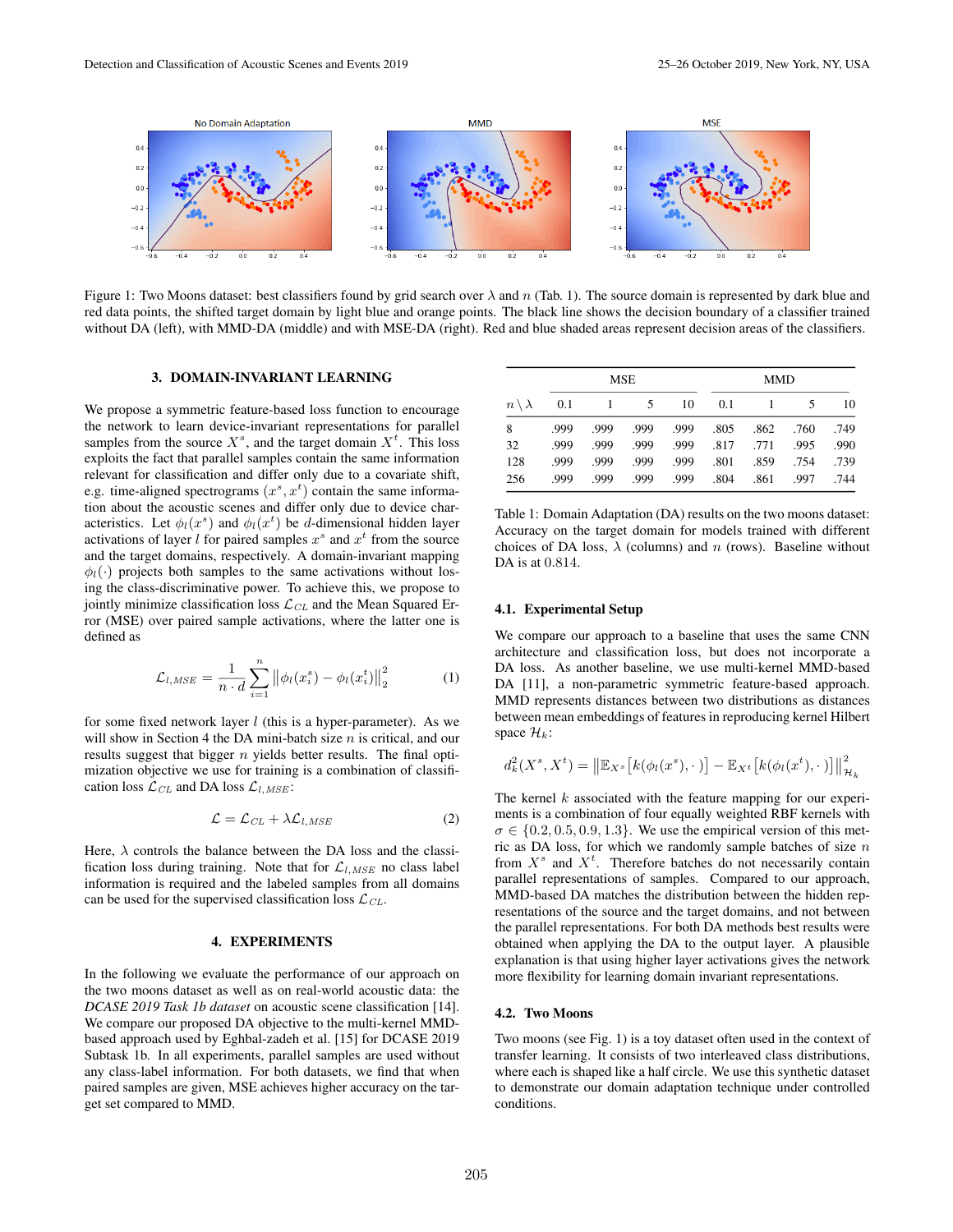

Figure 2: From left to right: Time-aligned recordings from devices A (Soundman OKM II Klassik/Studio A3 Microphone & Zoom F8 Recorder), B (Samsung Galaxy S7) and C (iPhone SE). Spectrograms show microphone-specifics, e.g. samples from devices B and C have more noise in lower Mel bins, compared to those from device A, and samples from device A seem to have fewer energy in all frequency bins.

#### *4.2.1. Dataset & Architecture & Training*

We utilize *sklearn* to generate two class-balanced two moons datasets with Gaussian distributed noise ( $\mu = 0$  and  $\sigma = 0.1$ ) and 10.000 samples each. Features are normalized to fall into the range of [−0.5, 0.5]. Domain-parallel representations are obtained by applying an artificial covariate shift to one of the two datasets. For our initial experiments we use two transformations: a stretching along the y-dimension by a factor of 1.5, and a rotation by -45 degrees (Fig. 1). We assume no label information is available for the parallel dataset. All experiments use a common model architecture, which is a fully connected network with one hidden layer of size 32 and ReLU activations. The output layer consists of one unit with a sigmoid activation function. The weights are initialized with He normal initialization [16]. We train for 250 epochs with minibatches of size 32, binary cross-entropy loss, ADAM [17] update rule and constant learning rate of 0.001 to minimize Eq. 2.

#### *4.2.2. Results*

Without DA the model scores 81.4% accuracy on the target validation dataset (Fig. 1 left). To find a good parameter setting for both domain adaptation techniques we perform grid search over the DA weight  $\lambda \in \{0.1, 1, 5, 10\}$  and the DA batch size  $n \in \{8, 32, 128, 256\}$ . Results are summarized in Table 1. At its best, MMD improves the accuracy on the target dataset to 99.7% (Fig. 1 middle). Regardless of the parameter combination the model with MSE-DA reaches 99.9% accuracy on both source and target domain validation sets. (Fig. 1 right). For all parameter configurations MSE-DA yields better results than MMD-DA.

#### 4.3. Urban Acoustic Scene Dataset

The previous section has demonstrated that MSE-DA can be effectively used when domain-parallel representations are given. It is now necessary to evaluate our prior findings on a real world dataset, in our case the DCASE 2019 Task 1b dataset [14]. As explained in the introduction, our objective is to create a recording device invariant classifier by training it on a larger set of source domain samples and a few time-aligned recordings from the target domain. Fig. 2 shows three time-aligned recordings, for which we can observe the device-specific characteristics. Section 1 describes the DACSE 2019 task 1b in more details. An implementation of the following experiments is available on GitHub<sup>1</sup>.

#### *4.3.1. Dataset*

The dataset contains 12.290 non-parallel device A samples and 3.240 parallel recorded samples (1080 per device). We use the validation setup suggested by the organizers, i.e. 9185 device A, 540 device B, and 540 device C samples for training and 4185 device A, 540 device B, and 540 device C for validation. Preprocessing is done similar to [18]: We resample the audio signals to 22050Hz and compute a mono-channel Short Time Fourier Transform using 2048-sample windows and a hop size of 512 samples. We apply a dB conversion to the individual frequency bands of the power spectrogram and a mel-scaled filterbank for frequencies between 40 and 11025Hz, yielding 431-frame spectrograms with 256 frequency bins. The samples are normalized during training by subtracting the source training set mean and dividing by the source training set standard deviation.

#### *4.3.2. Network Architectures*

We use the model architecture introduced by Koutini et al. [19], a receptive-field-regularized, fully convolutional, residual network (ResNet) with five residual blocks (Tab. 2). The receptive field of this architecture is tuned to achieve the best performance in audiorelated tasks using spectrograms, as discussed in [19].

|           | ResNet | Residual Block (RB) |                 |           |                 |
|-----------|--------|---------------------|-----------------|-----------|-----------------|
| Type      | #K     | KS <sub>1</sub>     | KS <sub>2</sub> | Type      | KS              |
| $Conv+BN$ | 128    | 5                   |                 | $Conv+BN$ | KS 1            |
| <b>RB</b> | 128    | 3                   | 1               | $Conv+BN$ | KS <sub>2</sub> |
| Max Pool  |        | 2                   |                 | Add Input |                 |
| RB        | 128    | 3                   | 3               |           |                 |
| Max Pool  |        | 2                   |                 |           |                 |
| RB        | 128    | 3                   | 3               |           |                 |
| RB        | 256    | 3                   | 3               |           |                 |
| Max Pool  |        | $\overline{c}$      |                 |           |                 |
| <b>RB</b> | 512    | 3                   | 1               |           |                 |
| $Conv+BN$ | 10     | 3                   |                 |           |                 |
| GAP       |        |                     |                 |           |                 |

Table 2: Model Architecture by [19] for experiments with the acoustic scenes dataset. #K and KS are the number of kernels and kernel size, respectively. Residual Blocks (RB) consist of two Convolutional (Conv) layers with #K kernels, each followed by a Batch Normalization (BN) layer. GAP is a Global Average Pooling Layer.

<sup>1</sup>https://github.com/OptimusPrimus/dcase2019\_ task1b/tree/Workshop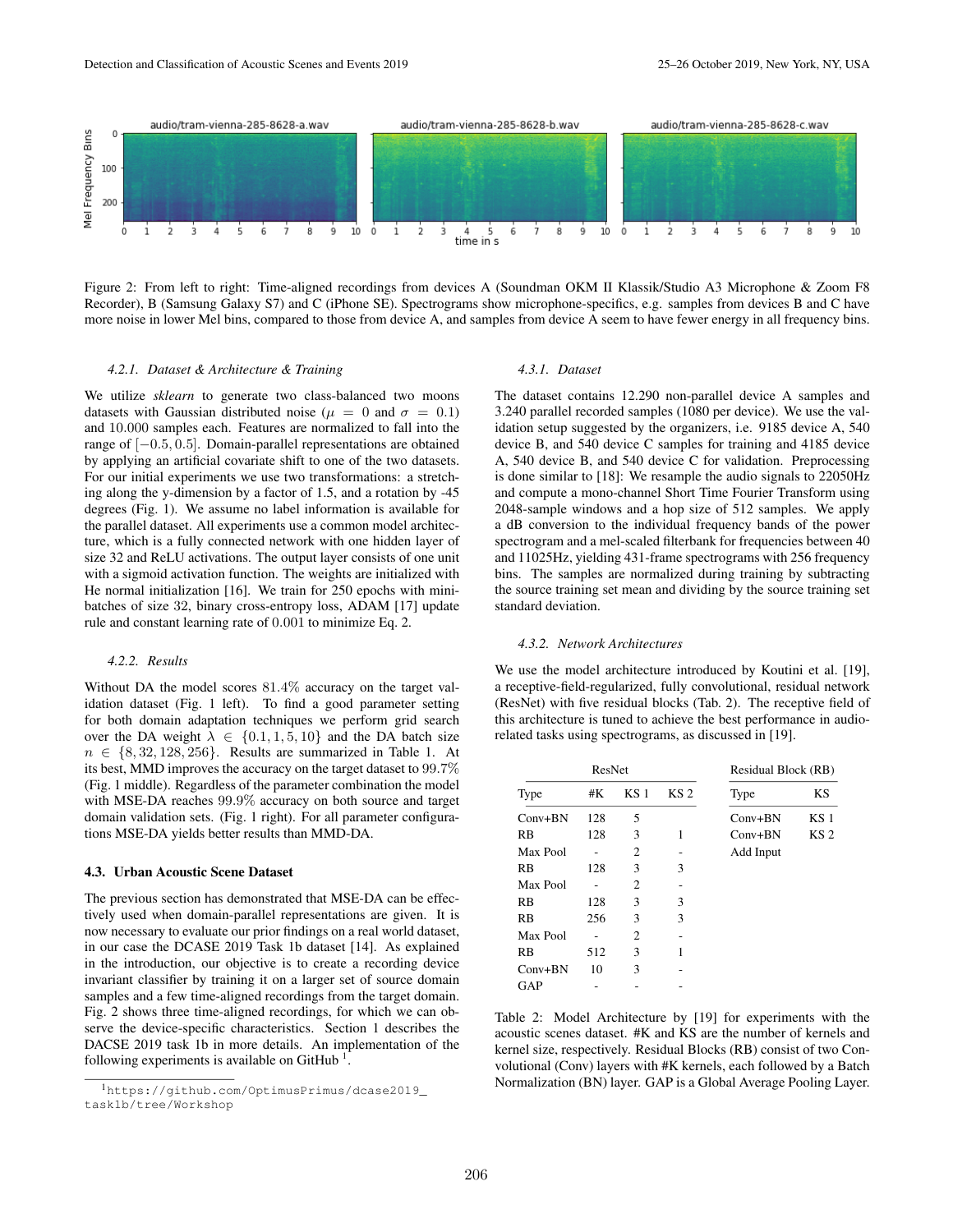|                       |      | <b>MSE</b> |      | <b>MMD</b> |      |      |  |
|-----------------------|------|------------|------|------------|------|------|--|
| $n \setminus \lambda$ | 0.1  |            | 10   | 0.1        |      | 10   |  |
| 1                     | .494 | .525 .488  |      |            |      |      |  |
| 8                     | .537 | .592       | .556 | .467       | .434 | .412 |  |
| 16                    | .571 | .592       | .561 | .456       | .492 | .233 |  |

Table 3: Domain Adaptation (DA) results on the acoustic scenes dataset: Accuracy on devices B and C for models trained with different choices of DA loss,  $\lambda$  (columns) and n (rows). Baseline model without DA scores .353 accuracy on the provided split.

## *4.3.3. Training*

Although scene labels are available for all samples, we minimize  $\mathcal{L}_{CL}$  over the 8.645 non-parallel device A samples only. The 1.620 time-aligned samples are used to learn domain-invariant features by minimizing pairwise DA loss  $\mathcal{L}_{l}$ , between the three devices. For each update-step, we draw a batch from the non-parallel samples and a batch from the parallel samples to compute  $\mathcal{L}_{CL}$  and  $\mathcal{L}_{L}$ . respectively. We then minimize the sum of these two losses (Eq. 2). Models are trained for 120 epochs with non-parallel mini-batches of size 32, categorical cross-entropy loss, and ADAM [17] update rule to minimize Eq. 2. The initial learning rate is set to  $10^{-3}$  and decreased by a factor 0.5 if the mean accuracy for devices B and C does not increase for 10 epochs. If the learning rate is decreased, we also reset the model parameters to the best model in terms of mean accuracy of device B and C up to the last epoch. We further use MixUp augmentation [20] with parameters of the beta-distribution set to  $\alpha = \beta = 0.2$  for classification as well as DA samples.

#### *4.3.4. Results*

The baseline model without domain adaptation scores 35.3% BCaccuracy. We perform grid search over parameters  $\lambda \in \{0.1, 1, 10\}$ and  $n \in \{1, 8, 16\}$  to find a good combination for both MMDand MSE-DA. The best model validation accuracy on device B and C (BC-accuracy) over all 120 epochs for each experiment is reported in Table 3. MMD-DA improves the BC-accuracy compared to the baseline without DA for all except one experiment. At its best MMD-DA achieves an BC-accuracy of 49.2%, which is an improvement by  $13.9$   $p.p.$  compared to the model trained without DA. Pairwise representation matching improves BC-accuracy even further: The best MSE-DA model scores 59.2% which is 23.9*p.p.* above the baseline without DA.

#### 4.4. DCASE Challenge 2019 Subtask 1b

In the following section we describe the adjustments made to our challenge submission to be more competitive. Our technical report describes the submitted systems in more detail [21].

#### *4.4.1. Datset & Cross-Validation & Training*

We split all audio segments into four folds, to have more domain parallel samples available for training. Furthermore, we minimize the classification loss over all available samples, including those from devices B and C. We increase the number of training and patience epochs to 250 and 15, respectively. For each fold, the model that scores the highest device BC-accuracy is selected for prediction on evaluation data. As we train every model on 4 folds, our

|          | $Tr.\$ Te. |      | 4-CV K. Priv. K. Pub. |      | Eval. |
|----------|------------|------|-----------------------|------|-------|
| Ensemble |            |      | .770                  | .766 | .742  |
| MSE-DA   | .644       | .697 | .762                  | .758 | .734  |
| No-DA    | .612       | .669 | .705                  | .737 | .713  |

Table 4: DCASE 2019 Task 1b results for different validation sets, from left to right: Device B and C validation accuracy  $(\%)$  on the provided  $(Tr.\Tilde)$  and custom split (4-CV), Kaggle private (K. Priv) and public leaderbord (K. Pub.), and the evaluation set (Eval.).

final submission models are ensembles of the outputs of the 4 folds. For submission 1 and 2 we average the softmax predictions of each fold's best scoring model and select the class with the highest score. Submission 4 combines two independently trained models, again by averaging each of their 4 folds softmax outputs.

## *4.4.2. Results*

The results of our challenge submission measured in BC-accuracy on unseen samples are reported in Table 4. The convolutional ResNet without DA achieved a BC-accuracy of 71.3% on the evaluation set, training on the suggested split achieved a BC-accuracy of 61.2%. The model used in submission three trained with MSE-DA loss gained an additional  $2.1p.p.$  on the evaluation set over the base model, resulting in an accuracy of 73.4%. A larger gain can be seen for the proposed split, as with 64.35 the model performed  $3.15p.p.$  better than our base model. Our ensemble of eight predictors achieves 74.2% BC-accuracy on the evaluation set which is our best result. The challenge submission by [15] which utilizes MMD-DA to learn device-invariant classifiers scores 74.5% on the final validation set,  $0.3$   $p.p.$  better than ours. The MM-DA used in [15] incorporates across-device mixup augmentation, is applied on a different architecture, integrates ensemble models, and uses a larger batch size, which explains the performance differences.

## 5. CONCLUSION & FUTURE WORK

In this report, we have shown how an already well-performing ResNet-like model [19] can be further improved for DCASE 2019 task 1b by using a simple DA technique. Our DA loss is designed to enforce equal hidden layer representations for different devices by exploiting time-aligned recordings. In our experiment we find that pointwise matching of representations yields better results, compared to minimizing the MMD between the hidden feature distributions without utilizing parallel representations. Notably, the MSE-DA increased the performance by 3.15 p.p. on the validation set of the proposed split, and by 2.1 p.p. on the final validation set. Furthermore, acquiring data for our method is cheap as it does not require labels for domain-parallel samples. In future work, we would like to investigate if data from unrelated acoustic scenes, i.e. scenes not relevant for classification, can be used to create device-invariant classifiers, as this would decrease cost even further.

## 6. ACKNOWLEDGMENT

This work has been supported by the COMET-K2 Center of the Linz Center of Mechatronics (LCM), funded by the Austrian federal government and the Federal State of Upper Austria.